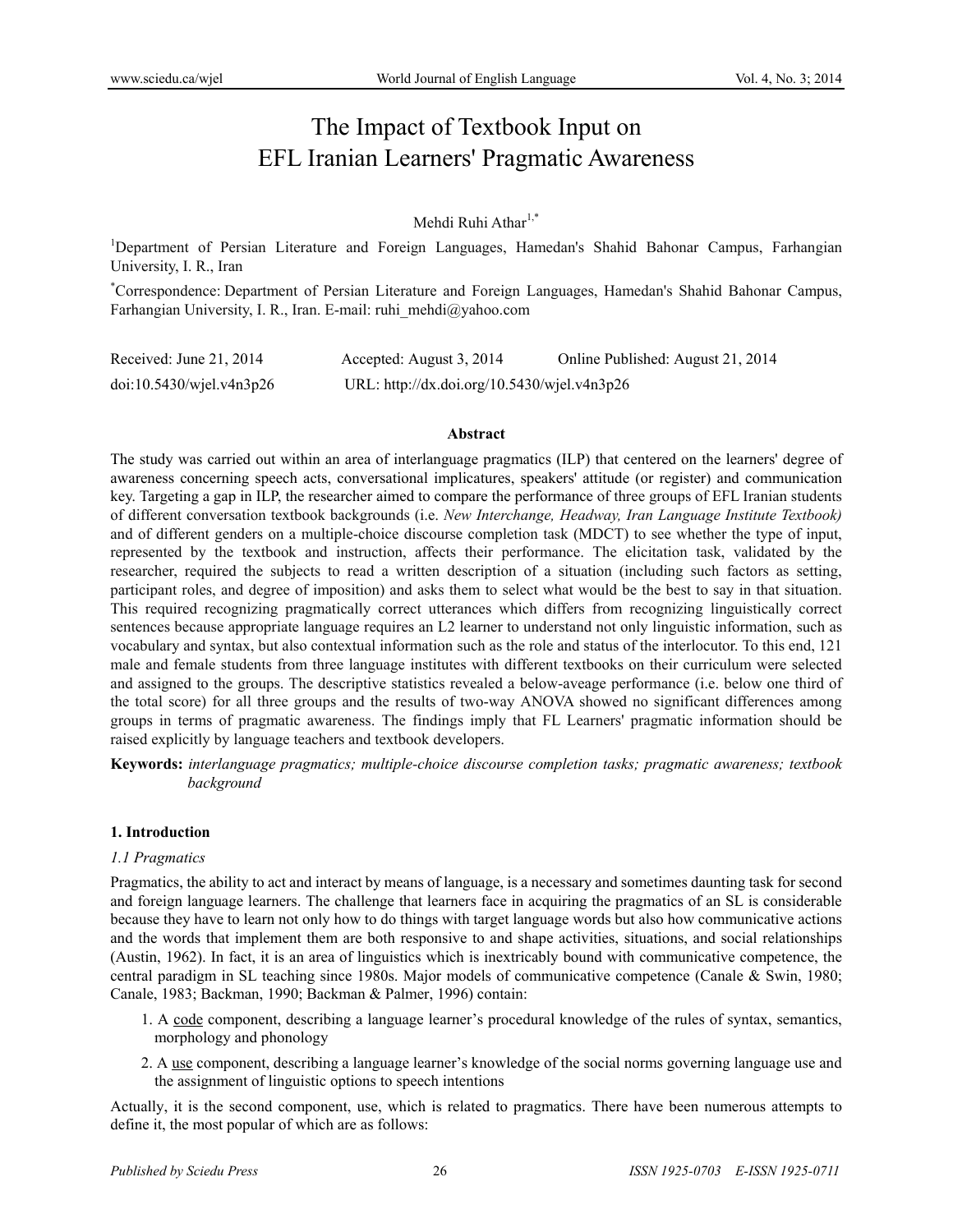- 1. Liu (2008): the study of how people comprehend and produce a communicative act or speech act in a concrete speech situation which is usually a conversation. It distinguishes two intents or meanings in each utterance or communicative act of verbal communication. One is the informative intent or sentence meaning, and the other communicative intent or speaker meaning (Leech, 1983; Sperber & Wilson, 1986).
- 2. Kasper (1997): the ability to comprehend and produce a communicative act which often includes one's knowledge about the social distance, social status between the speakers involved, the cultural knowledge such as politeness, and the explicit and implicit linguistic knowledge
- 3. Crystal (1997): the study of language from the point of view of users, especially of the choices they make, the constraints they encounter in using language in social interaction and the effects their use of language has on other participants in the act of communication

Furthermore, some detailed specifications underlying pragmatic ability are existent in the field, the aims of which are to characterize and compartmentalize the competence. In Backman's (1990) model, pragmatic competence is one of the two components of language competence, which subdivides into illocutionary competence (knowledge of communicative action, speech act, and how to carry it out) and sociolinguistic competence (the ability to use language appropriately according to context). Following Leech (1983), there are two intersecting domains of pragmatic competence:

- Sociopragmatic competence: knowledge of the relationship between communicative action and power, social distance, and the imposition associated with a past or future event, knowledge of mutual rights and obligations, taboos and conventional practices or quite generally the social conditions and consequences of "what to do, when and to whom."
- Pragmalinguistic competence: the knowledge and ability for use of conventions of means (such as the strategies for realizing speech acts) and conventions of form (such as linguistic forms implementing speech act strategies).

Therefore, becoming pragmatically competent can be understood as the process of establishing sociopragmatic (interface between pragmatics and social organization) and pragmalinguistic (intersection of pragmatics and linguistic forms) competence and the increasing ability to understand and produce sociopragmatic meanings with pragmalinguistic conventions. Defining second language pragmatic competence, Roever (2008) subdivides it into knowledge dimension, being aware of L2 sociopragmatics and pragmalinguistics and mapping pragmalinguistic convention on sociopragmatic norms, and process dimension (ability to use) which includes :

- online processing of pragmatically relevant contextual information
- online retrieval of appropriate strategies
- online access to appropriate forms
- online integration of these forms of utterances during utterance planning
- online processing of context features, decoding of forms, recognition of strategies, extraction of meaning/communication intent for comprehension

## *1.2 Interlanguage Pragmatics*

As a domain within second language studies, pragmatics is usually referred to as interlanguage pragmatics (ILP). Roughly but adequately for the purpose, Kasper and Rose (2002) distinguish two sections within the wider domain of interlanguage pragmatics. As the study of SL use, interlanguage pragmatics examines how non-native speakers comprehend and produce actions in a target language. As the study of SL learning, interlanguage pragmatics investigates how L2 learners develop the ability to understand and perform action in a target language. From cognitive psychological and social psychological perspectives, interlanguage pragmatics research has investigated how the process of becoming pragmatically competent in second or foreign language is influenced by such factors as input, noticing and understanding L2 proficiency, transfer and individual differences (Kasper & Roever, 2005).

Together with the themes and questions, ILP has also incorporated the theoretical perspectives from which its research problems are conceptualized and often it is the theoretical outlook that pulls together objects and questions into view in the first place. A good illustration is the division of labour between approaches to classroom learning of pragmatics: interventional classroom research has been conducted from a cognitive processing perspective, whereas observational studies have been guided by theories of L2 learning as socially constituted. These two outlooks, psycholinguistics and conversation analysis (CA) contrast in several critical respects: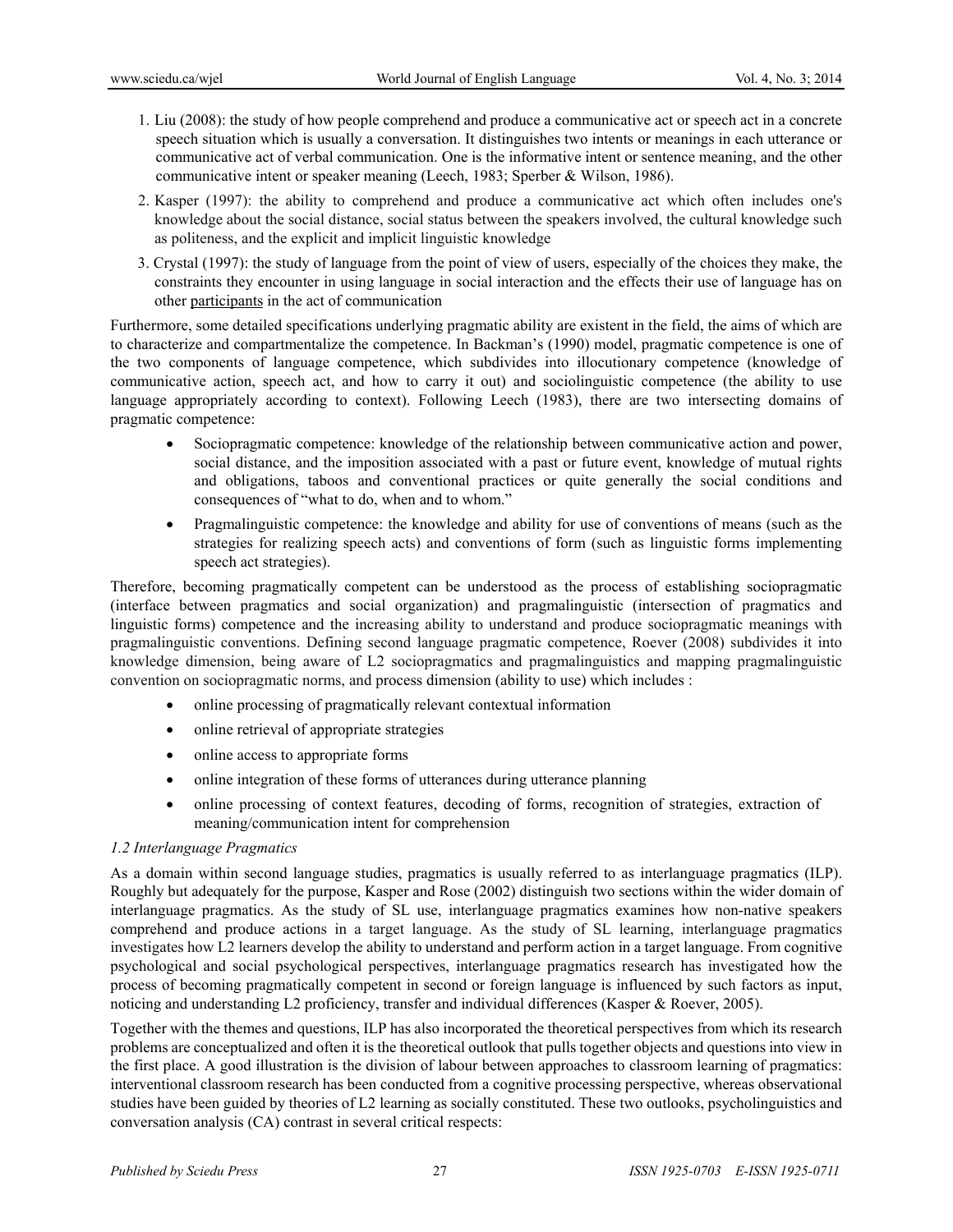1. Consistent with their contrasting ontological stance, psycholinguistics and CA conceptualize the object and process of learning in different ways. Under a psycholinguistic framework, the learning object is theorized from a rationalist perspective, mainly drawing on Searle's theory of speech acts as speaker intention encoded in linguistic conventions (Kasper, 2006). The process of L2 learning is seen as intra-individual cognitive operations on knowledge representations. CA, by contrast, views the learning object, actions located in talk exchanges, as a socially constituted discursive practice. CA approaches to  $L<sub>2</sub>$  development examine learning as a social practice and a social process- that is, as a matter of social construction (Kasper, 2006; Markee, 2000; Seedhouse, 2004).

2. The psycholinguistic representational view and CA's specific version of constructionism (Hauser, 2005; Wagner, 1996) translate into opposing epistemological stances and attendant consequences for research methodology;

3. In the history of SLA, psycholinguistics and cognitive psychology more generally were among the foundational sources of the discipline, and they can claim the dignity of a long continuing line of intellectual ancestry. In contrast, CA as an approach to SLA is a recent arrival, and also one that is often viewed with skepticism and sometimes outright rejection. In this paper I wish to argue in favor of a strong psycholinguistic and micro sociological foundation of  $L_2$  pragmatics research.

#### *1.3 Speech Acts and Illocutionary Meaning*

As Bardovi–Harlig (2002) mentions, speech acts have received the greatest attention in ILP out of the other main areas (deixis, conversational implicature, presupposition, and conversational structure). According to Ellis (2008), there are two major strands within the scope of ILP: interactional acts and speech acts. While the former give structure to the discourse by ensuring that one utterance leads smoothly to another and concern how speakers manage the process of exchanging turns, how they open and close conversations, and how they sequence acts to ensure a coherent conversation, the latter constitute attempts by language users to perform specific actions, in particular interpersonal functions such as compliments, apologies, requests, or complaints.

According to speech act theory (Austin, 1962; Searle, 1969), the performance of a speech act involves the performance of three types of act: a locutionary act (the act of saying), an illocutionary act (the performance of a particular language function by what is said), and a perlocutionary act (the achieving of some kind of effect on the addressee). Searle also distinguished 'direct' and 'indirect' speech acts. In a direct speech act, there is a transparent relationship between form and function as when an imperative is used to perform a request. In an indirect speech act, the illocutionary force of the act is not derivable from the surface structure.

Other considerations of a secondary nature also enter into speech act performance, one of which is politeness. According to Ellis (2008), performance speakers have to take account of their relationship with the addressee and degree of imposition imposed by the illocution and its propositional content in order to ensure that harmonious social relations between the speakers are not endangered. In so doing they give recognition to the need to signal solidarity with and or power over their hearers, both of which determine the nature of their relations with them. Brown and Levinson (1978) and Scollo and Scollon (2001) have developed two models of politeness.

The two questions addressed in the study of speech acts in ILP, concentrated on illocutionary meanings or language functions, are to what extent and in what ways learners perform illocutionary acts in the L2 differently from native speakers of the target language and how learners learn to perform different illocutionary acts. The bulk of the research has been cross-sectional, so little is currently known about the second question. Examining illocutionary acts in SLA, Thomas (1983) mentions sociopragmatic failure, which is of concern in this paper, as taking place when a learner tries to perform the right speech act but uses the wrong linguistic means (i.e. deviates with regard to appropriateness of form).

Different studies have focused on different functions and modalities: learners' perception/comprehension of requests (Walters, 1979; Fraser, Tanaka & Kawade, 1982; Olshtain & Blum-kulka, 1982; Ervin-Tripp et al., 1987; Takahashi, 1996; Matsuura, 1998), learners' production of requests (Scarcella, 1979; Cathcart, 1986; Blum-kulka & Olshtain, 1986; House & Kasper, 1987; Tanaka, 1988; Faerch & Kasper, 1989; Rintell & Mithell, 1989; Trosberg, 1995; Hill, 1997; Rose, 2000), Learners' acquisition of requests (Schmidt, 1983; Ellis, 1992; Achiba, 2003), apologies (Cohen & Olshtain, 1981; Olshtain & Cohen, 1983; Fraser, 1981; Olshtain, 1983; Blum-kulka and Olshtain (1984); House, 1989; Olshtain & Cohen, 1989; Rintell & Mitchell, 1989); Lintell et al., 1922; Maeshiba et al. (1996): Kondo, 1997; Rose, 2000) and refusals (Beebe & Takahashi, 1989 a, 1989 b; Takahashi & Beebe, 1987; Beebe, Takahashi & Uliss-Weltz, 1990; Bardovi-Harlig & Hartford, 1991; Gass & Houck, 1999; Felix & Brasdefer, 2004).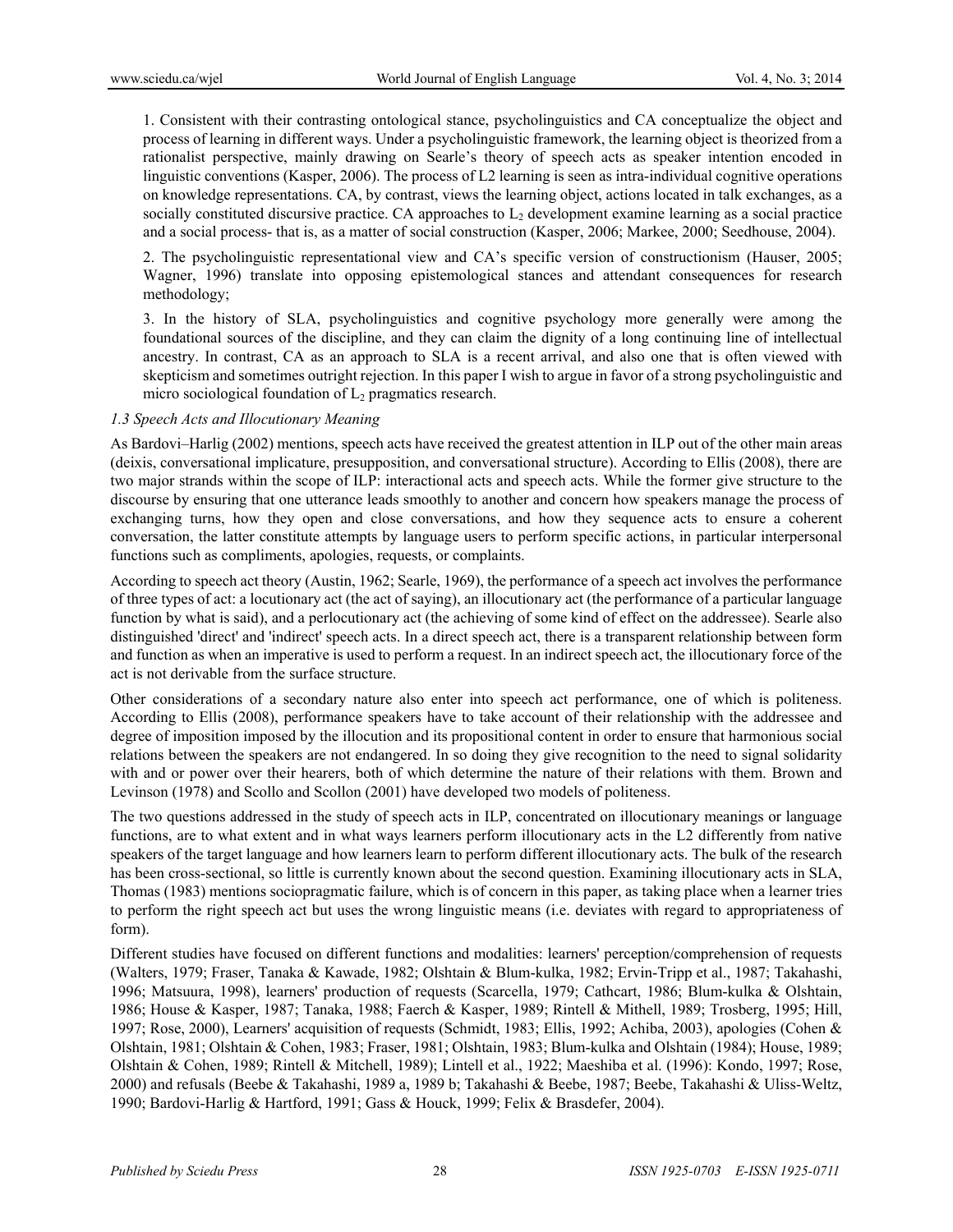The research to date in general supports the following conclusion:

- 1. The differences between native speakers and non-native speakers in the production of speech acts in terms of choice, semantic formulas, content and form
- 2. The occurrence of pragmatic and pragmalinguistic kinds, the second of which is easier for them to overcome
- 3. The absence of a linear relationship between how learners perform specific illocutionary acts and their general proficiency
- 4. Positive correlation between proficiency and positive transfer and negative correlation between proficiency and negative transfer
- 5. The possibility of learners' varying their style of speaking, sometimes opting to perform in accordance with their stereotypes of native speakers and sometimes emphasizing their status as learners
- 6. Controversy over length of stay or amount of exposure to L2 having a greater effect than linguistic proficiency
- 7. The effect of psycholinguistic factors (e.g. communicative pressure) on the production of illocutionary acts in socially appropriate ways

## *1.4 Attitudes of Speakers and Communicative Key*

What is addressed in the above mentioned research reveals a gap within the framework of pragmatic awareness: attitudes of speakers and communicative key. Discussing the theoretical basis of functional/ notional approach, Finnachiaro and Brumfit (1983) stress the fact that in this approach emphasis has shifted from the former overweaning preoccupations with structure and setting to the communicative purpose of the speech act. Since a speech act takes place in definite but varied sociolinguistic situations, both linguistic and extralinguistic factors have been taken into considerations. The approach takes cognizance of the social rules and psychological attitudes of the participants toward each other in a conversation (employer-employee, teacher-pupil, doctor- patient, parent- child, for example). The place, time of the communicative act, and the activity or topic being discussed will determine to a large extent the form, tone, and the appropriateness of any oral or written message.

They add that while communicative behavior is always situationally conditioned and therefore subject to infinite variations, we should like to single out three factors that underline any speech act: a) the functions that language serves in real world b) the varieties of language that are possible within each of the functions; and c) the shared sociocultural allusions which not only are necessary to a complete understanding of the oral or written messages we receive, but also determine their acceptability or appropriacy.

Concerning the first factor, there are different classifications of major functions (Wilkins, 1976; Van Ek, 1975; Finocchiaro & Brumfit, 1983). If we consider the second factor, varieties of language, we are concerned with the varieties of each of the functions that can sometimes either obscure the message or render it totally inappropriate.

In this regard, there are three principal factors that influence them: geographical factors such as in the case of dialects, social factors which depend not only on social roles but also on differences related to social classes, status in the community or nation, and educational background and the factors which underlie the elements contained in the term register used by some writers. The term register is generally defined as variation of language which differs according to a) the formality or the informality of situation; b) the topic, activity, work, or profession under discussion, and c) the mode-oral or written- of the discourse.

According to Martin Joos (cited in Finocchiaro & Brumfit, 1983), there are shades of informality and formality in speech and in writing ranging from casual or colloquial to frozen: formal, informal, daily, polite, familiar and tentative.

In a model for specifying communicative competence, Munby (1978) names communication needs processer as an element, the final variable of which is communicative key. This term is taken from Hymes (1972), for whom it was "the tone, manner, and spirit in which an act is done."

In the communicative event parameter, the activities that the participant needs to handle are worked out; here, a specification is given of the keys that need to be understood or produced for each of these activities. In order to categorize the features of keys, Munby uses Lyon's tests to organize an attitudinal-tone index, consisting of a potentially finite set of continua, each one labeled with a pair of antonymous keys which are super ordinate to the other terms on that continuum.

The actual meaning of each micro function for attitudinal-tone takes place when the activities are broken down into the functional subcategories in the meaning processor. Here, one starts the process by specifying the keys that may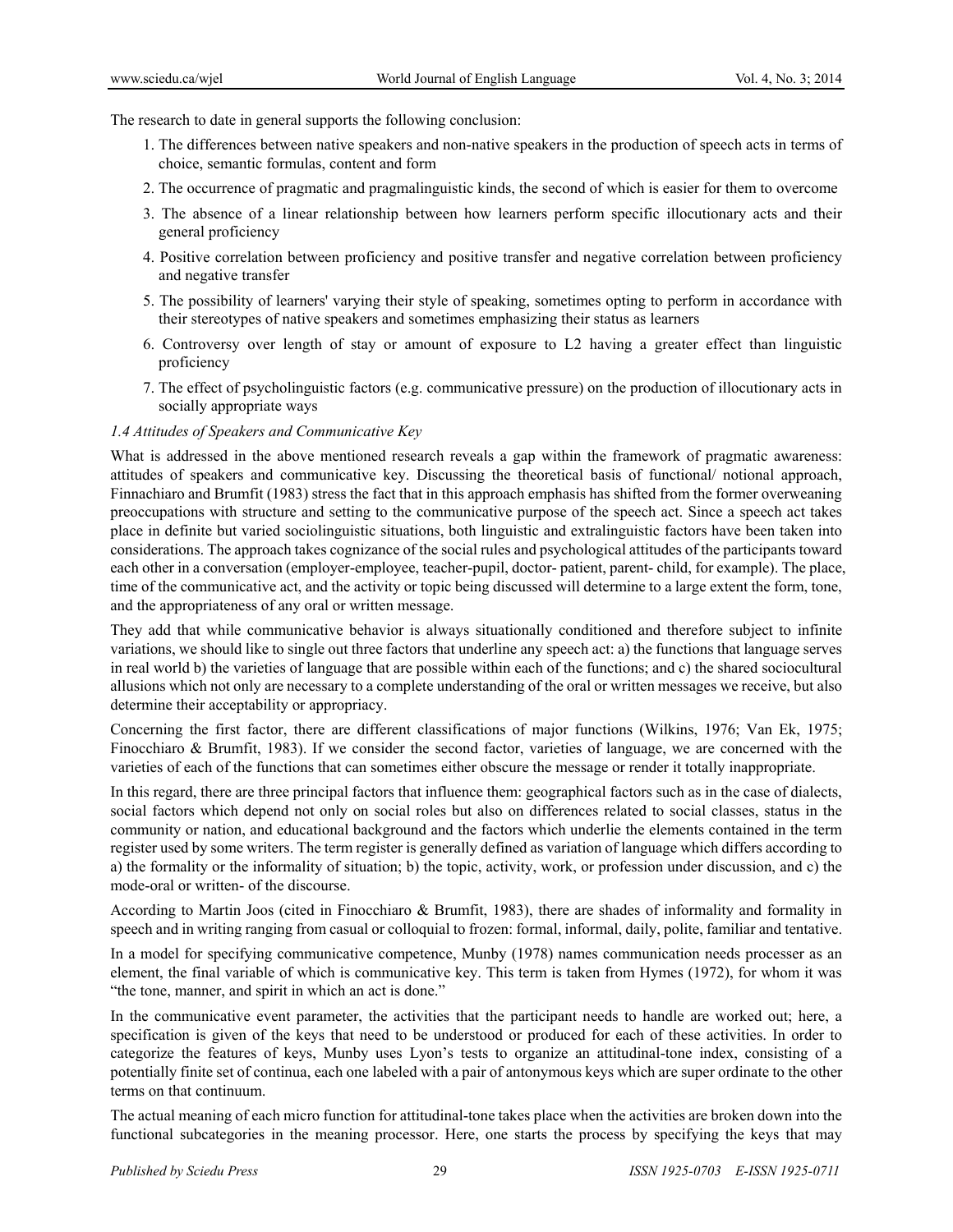reasonably be expected in connection with an activity, given the particular input information on the social relationship that has previously been identified. On the receptive side, this specification is more a prediction of the keys that are likely to be met, given the same input information of the derivational sources, the most influential in the specification, of key are social relationships and psychological environments.

A simple way of characterising the variables in any act of communication is to ask the question: who is communicating with whom, why, where, when, how, at what level, about what and in what way? To operationalize the idea of attitude, Harmer and Arnold (1985, pp.1-9) state that in English, as in most other languages, one can say the same thing in a number of ways; the language one chooses depends on some or all of the following things: the relationship we have with the people we are talking to (e.g. whether they are close friends, strangers, people in authority, etc.), the situation we are in (at a friend's party, at an official reception, etc.), the mood we are in (angry, happy nervous, etc.) the mood of the people we are talking to (we will probably be specially careful when talking to a friend who is in a bad mood), and what we are talking about (we will be more careful in our choice of words if we want to complain to a friend about his/her behavior than we would if we were offering him/her a drink.)

Therefore, appropriate language according to the type of situation is given one of the various labels which are used to indicate the attitude which particular language items show. The following is a list of the various labels and what they mean:

*<Tentative>:* This means 'unsure' and we use <tentative> language:

- a) When we are genuinely unsure of our facts or of how we feel, e.g. It's *very kind of you to invite me, but I'm not sure if I can come.*
- b) When we want to give the impression of being unsure in order to be tactful and diplomatic. For example, if we want to disagree with a superior, it would probably be too strong to say *I can't agree with you* and it would be more appropriate to be <*tentative>* and say *I'm not sure if I'd agree with you.*

*<Direct>: <Direct>* language is the opposite of *<tentative>* language; it gives the impression that the speaker is very sure. This impression is appropriate if, for example, we want to agree with someone, but it can sound presumptuous and rude in a great many situations and would be *inappropriate* in such situations (e.g. inviting a superior to a party).

*<Polite>*: We use *<polite>*language when we want to sound particularly *<Polite>* without being *<tentative>*.

*<Formal>: <Formal>* language creates the impression of social distance between people. It occurs mostly in 'official' situations e.g. business meetings, official receptions.

*<Informal>: <Informal>* language is used between friends, mainly. It is generally *inappropriate* to use it with anyone else.

*<Strong>: <Strong>* language has a strong sense of conviction. It usually sounds very direct.

*<Blunt>: <Blunt>* language is very frank indeed. It should be used with extreme care, as in most situations it will simply sound rude.

## *1.5 Research Questions*

Out of the fourteen questions, proposed by Kasper and Schmidt (1996), within the framework of interlanguage pragmatics, the following general questions are of major focus in this study:

- 1. Does type of input make a difference?
- 2. Does instruction make a difference?

The above- mentioned questions are actually related to interventional pragmatics which is the study of the effects of instruction in second language pragmatics. More specifically, this area of pragmatics has addressed three main research questions: whether pragmatics is teachable, whether instruction in pragmatics produces results that outpace exposure alone, and whether explicit and implicit instruction yield different outcomes.

Results of these studies strongly suggest that most aspects of L2 pragmatics are indeed teachable, that instructional intervention is more beneficial than no instruction specifically targeted on pragmatics, and that for the most part, explicit instruction combined with ample practice opportunities results in the greatest gains. However, there are limits to the effects of instruction, room for improvements in the research methodology, as well as for a wider range of theoretical orientations.

It follows that there is little research concerning the role of textbooks in pragmatic development (e.g. Panahi, 1998;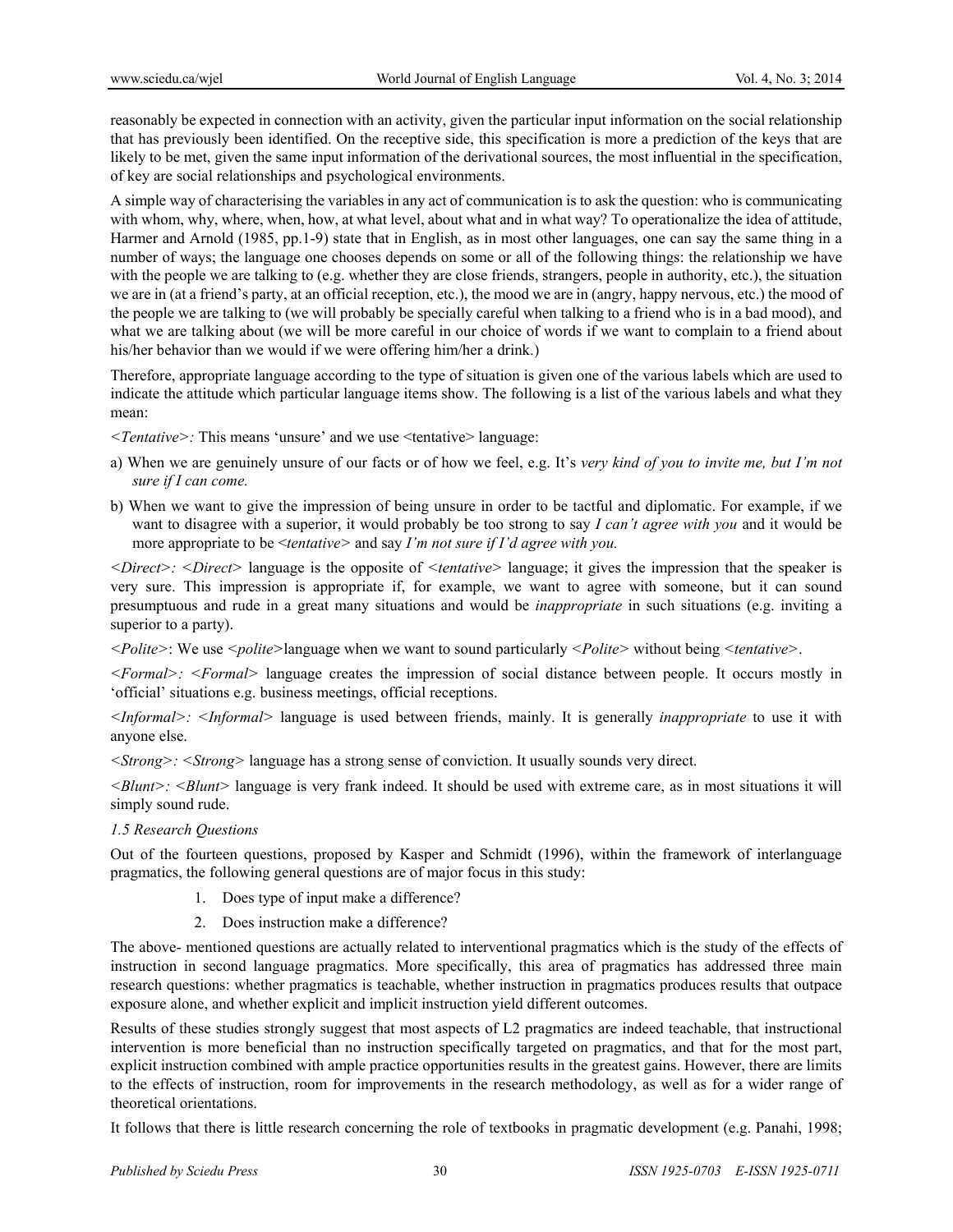Vellenga, 2000), particularly in EFL classroom where it plays a key role in the curriculum and syllabus, and provides the primary form of linguistic input. Even these researchers focus on the quality and quantity of pragmatic information in textbooks. That is to say, there is a gap regarding the effect of textbook on EFL students' performance in functions tests which measure the production and recognition of appropriate attitudes and communicative keys as two elements of pragmatic competence. To address this issue, the present study aims to focus on the awareness of appropriate realization of basic speech acts and attitudes (the appropriateness in terms of the choice of a way of saying something which expresses our attitude appropriately, i.e. showing that we are being  $\leq$ polite $\geq$ ,  $\leq$ informal $\geq$ ,  $\leq$ tentative $\geq$  and so on).

Accordingly, the questions related to the pragmatic awareness of foreign language learners in the present study are as follows:

- 1. Do the groups with different textbook backgrounds perform differently from one another on the functions test?
- 2. Do the male and female groups with different textbook backgrounds perform differently from one another on the functions test?
- 3. Is the interaction effect of textbook type and gender significant in the groups' performance on the functions test?

## **2. Method**

## *2.1 Subjects*

To answer the questions related to the effectiveness of conversation course books in developing learners' pragmatic awareness, a sample of EFL advanced learners from different language institutes was selected. As it is the case with most interventional classroom research, the researcher was forced to work with intact groups and to conduct the research without control groups due to ethical and practical constraints. Accordingly, there were three groups comprising 121 subjects of different gender and three textbook backgrounds: Passages (grades 7 and 8), Headway Advanced (grades 1 and 4), Iran Language Institute Text book (Advanced 1 and 4).It is worthy of note that all of the participants were university, high school and secondary school students speaking Persian as their L1.

## *2.2 Instruments*

Reviewing instrument designs and the relevant challenges, Roever (2008) indicates that tasks need to provide sufficient context, not overload test takers cognitively, have variety in terms of channel (i.e. written, oral and visual), and consists of different formats (e.g. MCQ , essay-type and interaction).

As it was mentioned in background, most studies have concentrated on the production of foreign language features or their use in interaction. However, the role of textbook background on pragmatic awareness has received far less attention. One of the aspects which has received no attention in this regard is the recognition of speakers' attitude within the framework of speech act realizations.

In order to test this aspect, a functions test was used, which was developed from a speaking and listening course book written by Harmer and Arnold (1981). The test was of a multiple-choice discourse completion type, which is easy to administer and score in comparison to other types of pragmatic tests (Brown, 2001). In my opinion, it is the most suitable one due to the fact that it takes the least time for test-takers to answer. According to Kasper and Rose (2002), it is a versatile questionnaire format that allows the researcher to elicit information on pragmatic comprehension, production, and awareness. The multiple-choice items in the elicitation task specified fifteen situational contexts and included prompts for responses, but rather than leaving the response selection to the participants, they specified several response alternatives from which one had to be chosen.

As Brown (2001) indicated, the variables of power (the relative power differences between the listener and speaker based on rank and professional status), distance (the relative social distance between the listener and speaker based on familiarity and shared solidarity due to presence or absence of group membership) and imposition (the degree of imposition of speech acts within the cultural context in terms of expenditure and or obligation) were taken into account in writing the choices. Also, to choose the distracters, the researcher paid attention to Blum-Kulka's (2000) positing a three way division among social acceptability (i.e. this determines when to perform a speech act, sequencing and appropriateness, and degree of directness), linguistic acceptability (deviations from which results in utterances that are 'perfectly grammatical', but fail to confirm to the target language in terms of what is considered an 'idiomatic' speech act realization), and pragmatic acceptability (whether the utterance has the intended illocutionary force).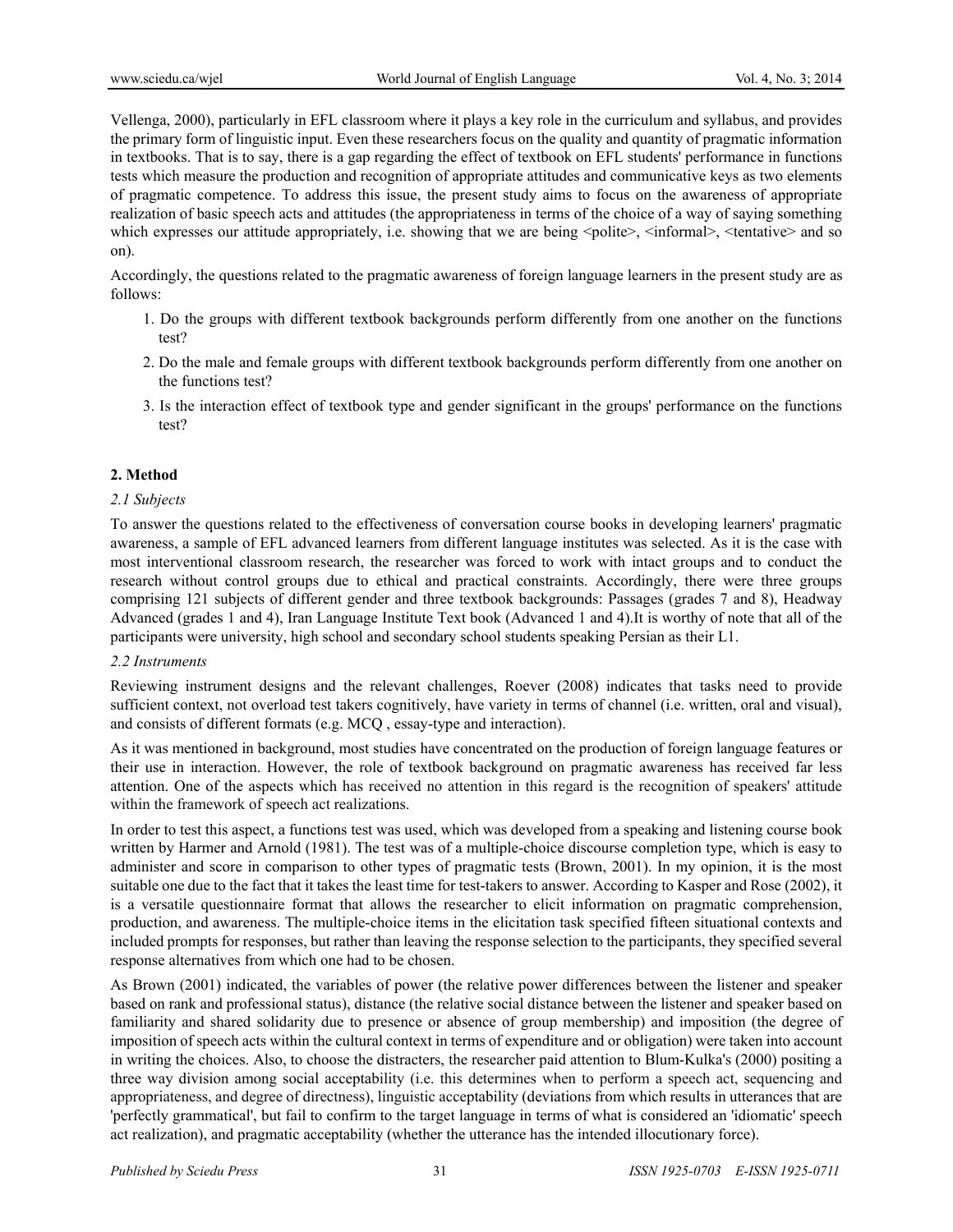The idea of appropriate language is contextualized in terms of different realizations of several speech acts. These speech acts are categorized under interpersonal relations (politeness and status; degree of formality and informality), emotional relations (greeting, flattery, etc), argument (relating to the exchange of information and views, information asserted and sought, agreement, disagreement, denial, concessions) in Wilkin's (1976) list of major functions among others (e.g. Van Ek, (1975); Finnahiaro & Brumfit, 1983).

With reference to appropriate language and speakers' attitudes explained in background, one can refer to Munby's (1978) attitudinal index and communication key and Finocchiaro and Brumfit (1983)'s attitudes of speakers and appropriate language. These aspects of pragmatic production are actually operationalized in the questions.

# *2.3 Data Collection Procedure*

Administering the major task, the linguistic background questionnaire was distributed among participants to be filled. However, brief explanation in Persian was given to students about each part. The participants, managers of the institutes and the teachers were assured that the information would be used and interpreted anonymously.

The functions tests were given to participants, accompanied with brief instructions on how to fill out the answer sheet. It was particularly emphasized that the subjects should pay particular attention to role relationship, the place, the mood, the topic and the possible combinations of power, distance, and imposition in the situation. Therefore, they need to choose the most appropriate option. In addition, they were told that they had enough time to answer the questions. The total mark was 15 and the sessions for the administration of the test lasted from 20 minutes to half an hour.

## *2.4 Data Analysis*

Results were tabulated by marking each item correct for each participant in the groups and entered on to a spread sheet for carrying out statistical analysis (i.e. SPSS). The test was validated and the choices were modified by having it answered by thirty native male and female university students with an age range of 15 to 46.

The first research question focused on the effect of different textbook backgrounds on pragmatic awareness. Proficiency was defined in terms of the participant's performance on the final exam of the institutes and their textbook background. Pragmatic awareness was operationalized by the total number of correct responses in each group. Accordingly, the mean scores and standard deviations for the four groups were determined. In order to determine if the differences in scores were significant, independent samples two-way ANOVA was run.The second research question asked whether the subjects' gender affected pragmatic awareness. Pragmatic awareness was operationalized by the total number of correct responses in each group. The calculation of mean scores and standard deviations for the four groups was carried out. Independent samples two-way ANOVA was used to determine if the differences in scores were significant. As for the third research question, the interaction between subjects' gender and textbook background in terms of their effect on pragmatic production was determined by two-way ANOVA.

## **3. Results**

The results of the subjects' performance on the functions test are displayed in the following tables and figures: between-subjects factors, the variables and the number of subjects in each group, descriptive statistics consisting of means and standard deviations, and the results of ANOVA.

| Textbook    | Gender | Mean | Std. Deviation | N   |  |
|-------------|--------|------|----------------|-----|--|
| Interchange | Male   | 4.2  | 1.3            | 5   |  |
|             | Female | 4.64 | 1.5            | 28  |  |
|             | Total  | 4.57 | 1.46           | 33  |  |
| Headway     | Male   | 5.59 | 1.7            | 27  |  |
|             | Female | 5.23 | 1.9            | 21  |  |
|             | Total  | 5.43 | 1.76           | 48  |  |
| ΠЛ          | Male   | 5.25 | 1.7            | 4   |  |
|             | Female | 4.47 | 1.74           | 36  |  |
|             | Total  | 4.55 | 1.74           | 40  |  |
| Total       | Male   | 5.36 | 1.67           | 36  |  |
|             | Female | 4.71 | 1.7            | 85  |  |
|             | Total  | 4.9  | 1.71           | 121 |  |

**Table 1.** Descriptive Statistics for Independent Variables of Textbook across Genders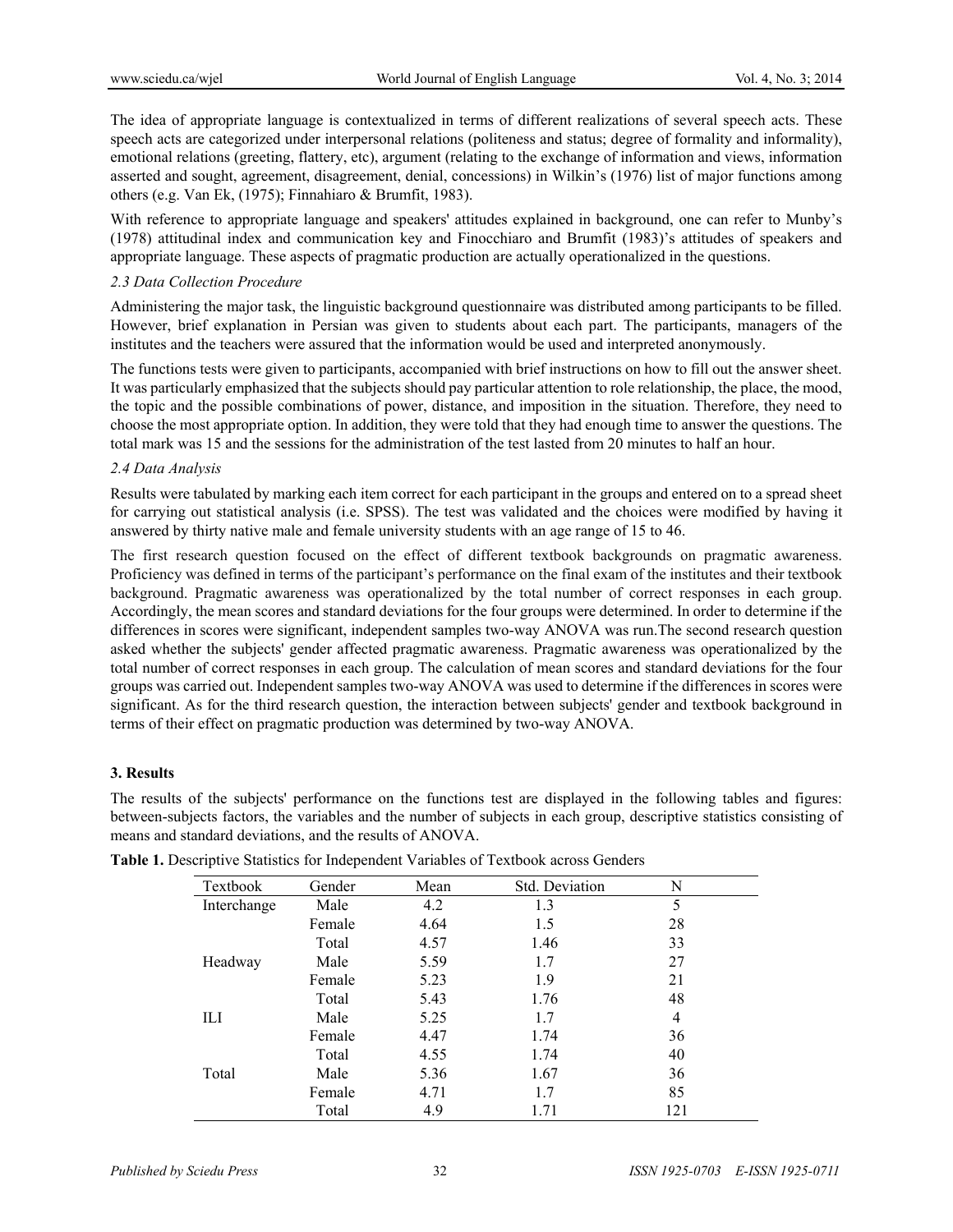| Source            | Type III Sum          | df  | Mean Square | F      | Sig. | PartialEta |
|-------------------|-----------------------|-----|-------------|--------|------|------------|
|                   | of Squares            |     |             |        |      | Squared    |
| Corrected Model   | $26.721$ <sup>a</sup> |     | 5.34        | 1.88   | .104 | .075       |
| Intercept         | 1444.64               |     | 1444.64     | 507.62 | .000 | .815       |
| Textbook          | 13.33                 | 2   | 6.67        | 2.34   | .101 | .039       |
| Gender            | .79                   |     | .79         | .28    | .598 | .002       |
| Textbook * Gender | 3.16                  | 2   | 1.58        | .56    | .575 | .010       |
| Error             | 327.28                | 115 | 2.84        |        |      |            |
| Total             | 3270                  | 121 |             |        |      |            |
| Corrected Total   | 354                   | 120 |             |        |      |            |

#### **Table 2.** Tests of Between Subjects

#### *3.1 Effect of Different Textbook Backgrounds on Pragmatic Awareness*

The first research question asked whether the groups with different textbook backgrounds performed differently from one another on the functions test. As it is clear in the table **1**, there are apparent differences between means of the three groups ( $M_A$ =4.57;  $M_B$ =5.43;  $M_C$ =4.53). In fact, ( $M_B$ < $M_A$  < $M_C$ ) is the hierarchy of difference, which figure 1 vividly shows:

#### **Estimated Marginal Means of FTScores**



**Figure 1.** Mean of Pragmatic Awareness Scores across Different Groups

However, in order to answer the question and the other two questions, a two-way ANOVA was run to see if such differences among mean scores are statistically significant or not. As it can be observed in table **4**, the F- value with 2 and 120 degrees of freedom for numerator and denominator, respectively, is 2.343 : F (2,120)= 2.343. Since this value is less than the critical value for F (2.120) at P<.05 ( $F_{\text{crit}}$ =3.07), we cannot reject the first null hypothesis of the study and it is concluded that such a difference between groups is not significant, i.e. the three groups with different course book backgrounds did not perform differently on functions test. It is worthy of note that homogeneity test for equality of means reveals that the difference in the number of subjects in the three groups did not violate the assumptions of the used tests since the obtained F value and the related Sig. value are both greater than .05 (F= .469,  $Sig. = .798$ ).

#### *3.2 Effect of Gender on Pragmatic Awareness*

The second research question asked whether male and female groups with different textbook backgrounds performed differently from one another on the functions test. With reference to table **2,** apparent differences among means of the groups can be observed ( $M_m=5.36$ ;  $M_f=4.71$ ), which can hierarchically be represented as  $M_m<sub>f</sub>$ . Also, the differences between male and female groups were observed, the visual representation of which can be observed in figure **1**.

Following this, the ANOVA revealed that the F- value (F (1,120) = .279) was less than the critical value ( $F_{\text{crit}}=3.92$ ) for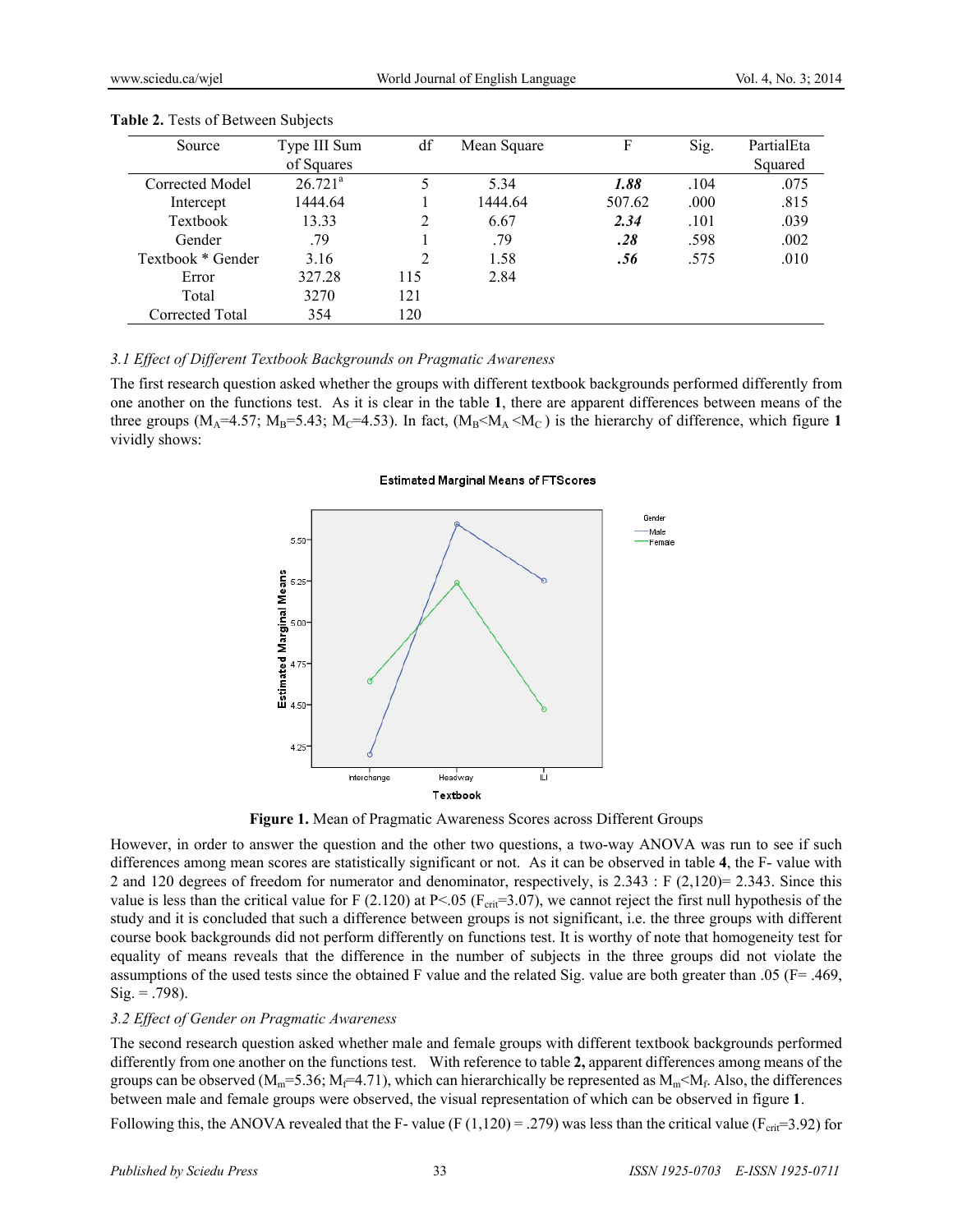F (1,120) at P<.05. Not having statistically significant differences among mean scores, we cannot reject the second null hypothesis of the study. Also, the results of homogeneity test indicate that the difference in the number of subjects in the four groups did not violate the assumptions of the used tests (table **3**).

# *3.3 Interaction Effect of Textbook and Gender on Pragmatic Awareness*

The third question asked whether there is an interaction effect of textbook type and gender on pragmatic awareness. The results of ANOVA showed that the F-value  $(2,120) = .556$  was less than the critical value for F (2,120) at P<.05 (Fcrit=3.07). Therefore, we cannot reject the third null hypothesis of the study and it can be said that such a difference between groups is not significant.

# **4. Discussion**

In answer to the first question seeking the effect of different textbook backgrounds on pragmatic awareness, ANOVA results showed that there were not significant differences among the groups in terms of their performance in spite of the mean differences. The fact that the mean scores of all the groups were lower than half of the total score for pragmatic production (i.e.15) may indicate that the three textbooks did not provide enough opportunities for the learners to produce pragmatically appropriate utterances. This is exactly what is lacking in all the three textbooks; the amount of pragmatic information is quite small with little focus on speakers' attitudes and variables of distance, imposition, and power.

The second question explored the effect of gender on pragmatic awareness. The results of calculated ANOVA showed lack of significant differences among the groups as far as their performance on the functions test was concerned. In fact, a more important fact is that the average performance of all the groups was lower than one third of the total mark on the test (i.e. the maximum of 5.6 out of 15).

The findings actually support Enrlich's (1997) hypothesis that there is no evidence for gender-based differences in language learning. As it is mentioned in Kasper and Rose (2002), there are contrasting results concerning the effect of gender on pragmatic competence/performance (e.g. Rintell, 1984; Kerekes, 1992). The main point of gender as social practice is that gender is understood as activity mediated. This is true about the contexts where men and women use the language differently because of their engagement in different social activities and not because of some inherent trait. While in EFL classroom, everything revolves around the activities in textbook, and there is little room for teachers' innovative activities for students' pragmatic development.

These findings can be in line with those of Vellenga (2004), which are indicative of the fact that textbooks (e.g. Headway, Passages) as the center of EFL curriculum and syllabus rarely provide enough information for learners to successfully acquire pragmatic competence. In other words, textbooks do not focus on pragmatic information such as the use of metalanguage, explicit treatment of speech acts, and metapragmatic information, including discussions of register, illocutionary force, politeness, appropriacy and usage.

The analysis of the textbooks in the present study show that they include a paucity of explicit metapragmatic information and teacher's manuals rarely supplement adequately. And above all, EFL teachers in Iran lack enough knowledge, time, expertise and motivation to develop their own methodology in order to enhance students' pragmatic competence and performance.

The third question focused on whether there is any interaction between sex and type of textbook to influence students' pragmatic awareness. The results of ANOVA run for the groups indicated that there were not significant differences between groups.

On the whole, results support L2 English (Hoffman- Hicks, 1992) and first language English (Leinonen, et al, 2003) research showing that linguistic competence does not match pragmatic competence.

These findings point out several implications for language teachers. Firstly, L2 English learners can benefit from targeted focus on pragmatic awareness. This can be done by using authentic language samples to provide practice with how native English speakers express themselves pragmatically, not just linguistically. A dual focus on pragmatic and linguistic meaning will provide learners with a fuller picture of English language use.

Secondly, as Schmidt (2001) mentions, for input to be acquisitionally relevant, it has to be noticed or detected under attention. Accordingly, teachers should create an atmosphere and devise some activities so that learners attend the action that is being implemented, its immediate interactional or textual context and the dimensions of situational context that are indexed by linguistic and pragmatic choices. This can be done by focusing on some consciousness-raising activities related to appropriate language and speaker's attitudes. This is actually in line with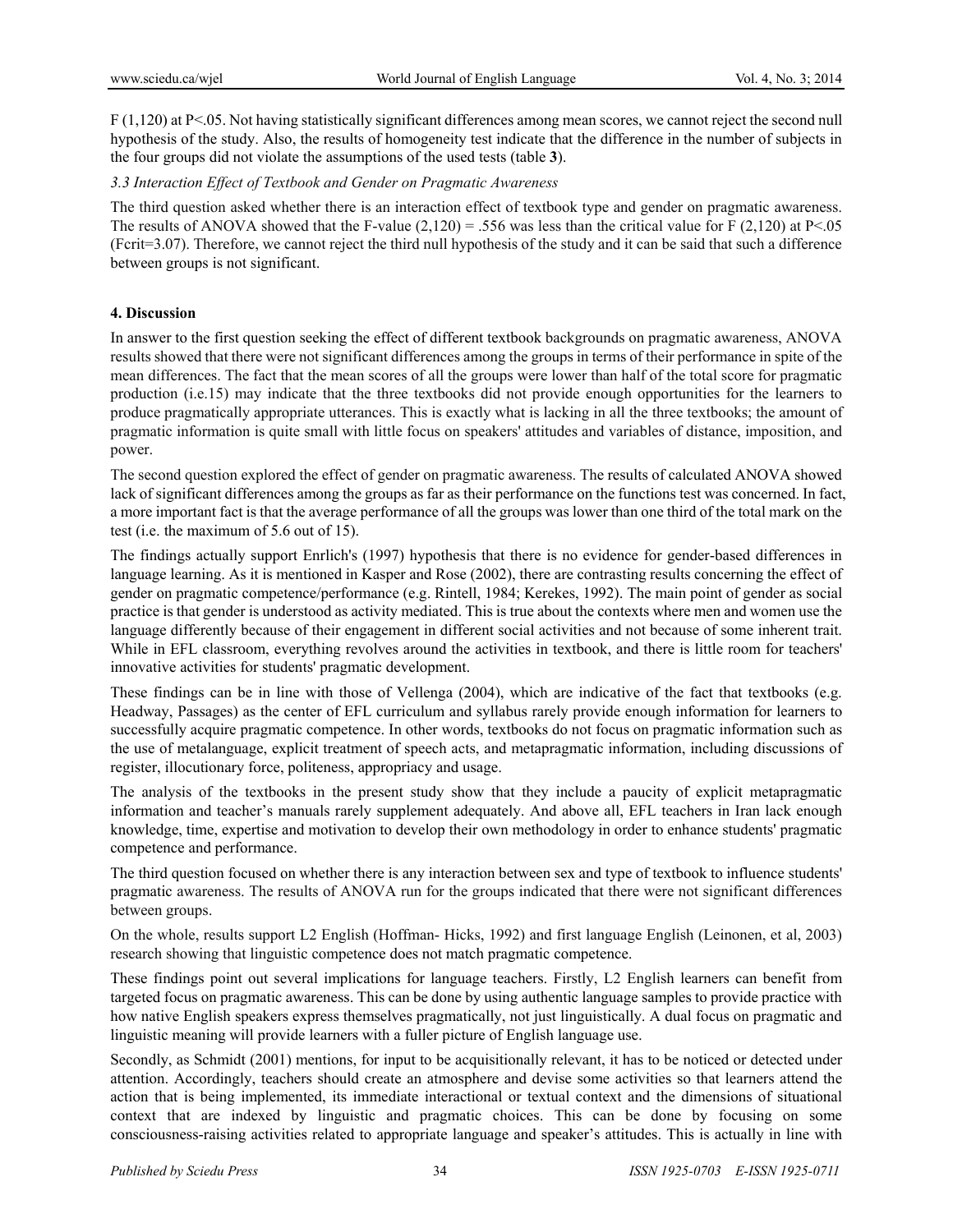Vygotskyan ZPD, on the basis of which the effectiveness of instructional arrangements (teaching/ learning processes and materials) can be evaluated to see whether they afford the type and amount of assistance necessary for the students to notice or produce the targeted pragmatic objects. Eslami's (2000) suggestions regarding how to help students develop their pragmatic competence can be quite insightful; this approach consists of distinct phases of awareness raising (teacher presentation, discussion and student discovery) , motivation phase (translation activities, DCT and potentially problematic interaction), provision of focus and students' collection of data.

Finally, within the framework of task-based teaching (TBT), the role of pragmatic meaning as a critical factor in accuracy of utterance and speech comprehension should be highlighted. Therefore, it is necessary to reconsider the notion of task complexity, with attendant implications for task-based teaching and testing.

## **5. Limitations and Implications for Future Research**

The present study adopted an innovative instrument to measure one of the aspects of pragmatic awareness which has not received attention: the awareness of appropriate language and speaker's attitudes, and partially confirmed the previous findings for L2/FL English. Future research is needed over different participant populations to confirm the generalizability of the findings. The grouping of the participants in advanced levels in their institutes and universities may not be in accordance with standard definitions of advanced proficiency level. Therefore, a well-defined measure as an indicator of proficiency should be developed and administered to operationally define the proficiency level of the sample.

Brown (2001), reviewing the types of instruments in measuring pragmatics and discussing the pros and cons of the elicitation tasks, enumerates the written discourse completion tasks, multiple-choice discourse completion tasks, oral discourse completion tasks and role-play self-assessment. Therefore, these tasks can be implemented to further investigate this rarely investigated aspect of pragmatic awareness, i.e. the role of textbook.

The focus of this study was the realizations of some speech acts and some of speaker's attitudes on the basis of attitudinal index. Accordingly, future research can concentrate on other speech acts, attitudes and proficiency levels. One of the shortcomings of the study was the small n-size of female groups; the results of this study should be interpreted keeping this in mind. It is also worthy of note that future studies should concentrate on standardizing test task, administration and scoring.

## **References**

- American Psychological Association (1972). *Ethical standards of psychologists*. Washington, DC: American Psychological Association.
- Austin, J. L. (1962, rep.1975). *How to do things with words*. Cambridge, MA: Harvard University Press.
- Backman, L. (1990). *Fundamental considerations in language testing*. Oxford: Oxford University Press.
- Backman, L., & Palmor, F. (1996). *Language testing practice*. Oxford: Oxford University Press.
- Bouton, L. F. (1992). The interpretation of implicature in English by NNC: Does it come automatically- without being explicitly taught? In L.F. Baton& y.kachru (Eds), *Pragmatics and Language Learning*: Vol.3 (pp53-62). Urbana-Champaign.
- Bouton, L. F. (1994). Conversational implicature in the SL: Learned slowly when not deliberately taught. *Journal of Pragmatics*, *22*, 157-167. http://dx.doi.org/10.1016/0378-2166(94)90065-5
- Brown, J.D. (2001). Pragmatics Tests: Different Purposes, Different texts. In Rose, K.P., & G. Kasper, *Pragmatics in language teaching*. Cambridge University Press. http://dx.doi.org/10.1017/CBO9781139524797.020
- Canale, M. (1983). On some dimensions of language proficiency. In Oller J. (Ed.), *Issues in language testing research* (pp.333-342). Rowley, MA: New bury Howse.
- Canale, M., & Swan, M. (1980). Theoretical bases of communicative approaches to second Language teaching and testing. *Applied Linguistics*, *1*, 1-47. http://dx.doi.org/10.1093/applin/1.1.1
- Carrell, P.L. (1984). Interfering in ESL: Presuppositions and implications of factive and implicative predicates. *Language Learning*, *34*, 1-19. http://dx.doi.org/10.1111/j.1467-1770.1984.tb00993.x
- Clark, H.H. (1991). Responding to indirect speech acts. In Davis, S. (Ed), *Pragmatics*: *A Reader* (pp.199-231). Oxford: Oxford University Press. .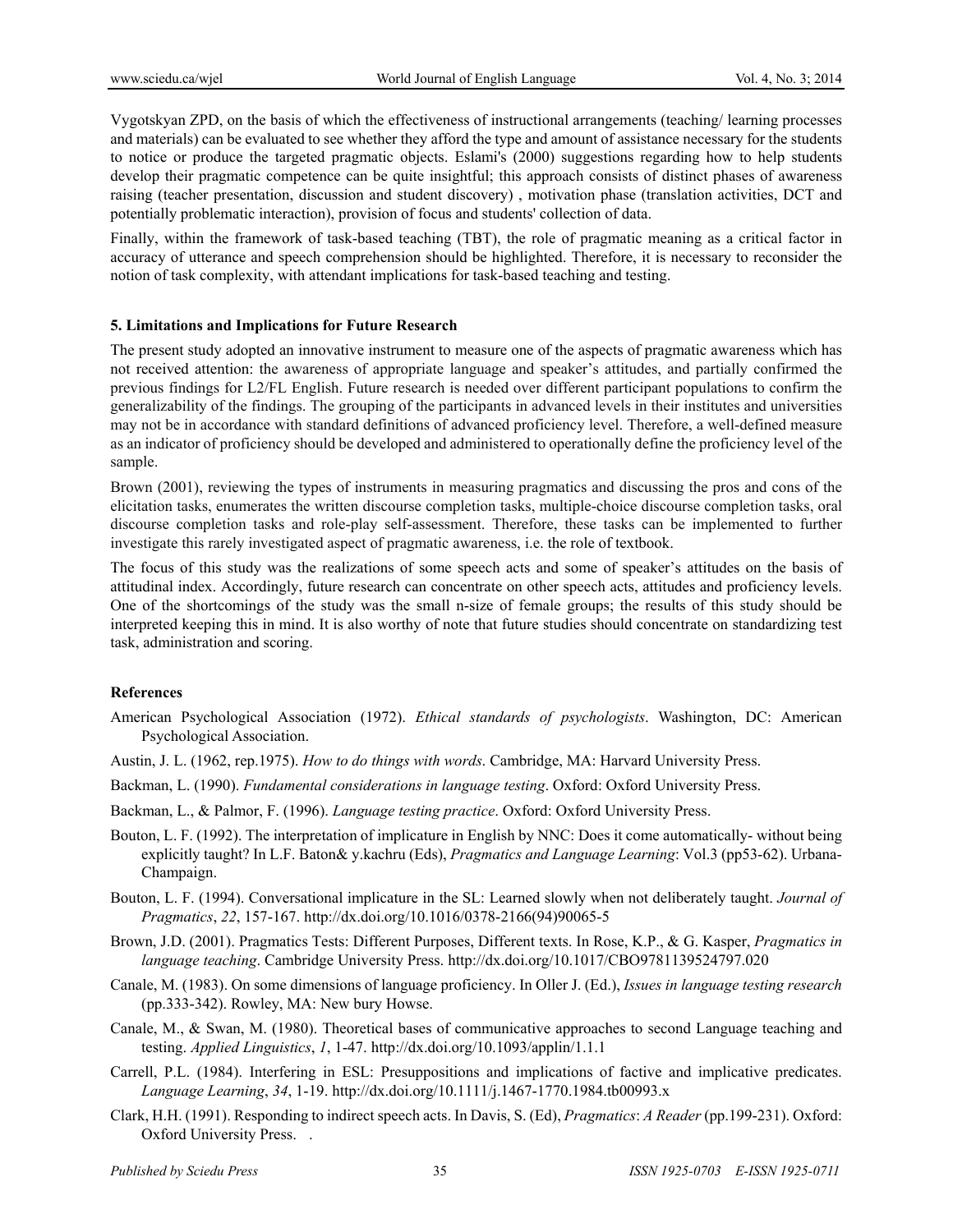- Colombo, L. (1993). The comprehension of ambiguous idioms in context. In Cacciari & P. Tabossi (Eds.), *Idioms: Processing, Structure & Interpretation* (pp.163-200). Hillsdale, NJ: Lawrence Erlbaum Associates.
- Cook, M., & Liddicoat A.J. (2002). The Development of comprehension in interlanguage pragmatics: The case of request strategies in English. *Australian Review of Applied Linguistics*, *25*, 19-39.
- Crystal, D. (1997). *The Cambridge encyclopedia of language* (2nd Ed.). New York: Cambridge University Press.
- Finocchiaro, M., & Brumfit C. (1983). *The functional- notional Approach: From theory to practice*. Oxford: Oxford University Press.
- Flowerdew, J. (1994). Research of relevance to second language lecture comprehension: An overview. In J. Flowerdew (Ed.), *Academic listening: Research perspectives* (pp.7-22). Cambridge: Cambridge University Press.
- Garcia, P. (2004). Pragmatic comprehension of high and low level language learning. *TESL-EJ, 8*(2).
- Gibbs, R.W. (1999). Interpreting what speakers say and implicate*. Brain & Language*, *68*, 466-485. http://dx.doi.org/10.1006/brln.1999.2123
- Gibbs, R.W., & Moise J.F. (1997). Pragmatics in understanding what is said. *Cognition*, *62*, 51-74. http://dx.doi.org/10.1016/S0010-0277(96)00724-X
- Grice, H.P. (1975, rep. 1991). Logic and conversation. In S.Davies, *Pragmatics*, pp. 305-315. Oxford: Oxford University Press.
- Harmer, J., & Arnold J. (1985). *Advanced speaking skills*. London: Longman.
- Hause, E. (2005). Coding corrective recasts: The maintenance of meaning and more fundamental Problems. *Applies Linguistics*, *26*, 293-316. http://dx.doi.org/10.1093/applin/ami010
- Hoffman- Hicks, S. (1992). Linguistic and pragmatic competence: Their relationship in the overall competence of the language learner. *Pragmatics and Language Learning Monograph Series*, *3*, 66-80.
- Holtgraves, T. (1999). Comprehending indirect replies: When and how are things conveyed meanings activated? *Journal of Memory and Language*, *38*, 519-540. http://dx.doi.org/10.1006/jmla.1999.2657
- Holtgraves, T. (2007). Second language learners and speech act comprehension. *Language Learning*, *57*, 596-610. http://dx.doi.org/10.1111/j.1467-9922.2007.00429.x
- Hymes, D. (1972). Models of the interaction of language and social life. In Gumperz, J. and Hymes, D. (eds.), *Directions in Sociolinguistics*. Holt: Reinhart.
- Kasper, G. (1997). Can pragmatic competence be taught? *SL Teaching & Curriculion Center*.
- Kasper, G. (2006). Speech acts in interaction: Towards discursive pragmatics. In K. Bardovi- Harlig, J.C. Felix, Brasdefer, B., & Omar A. (Eds.), *Pragmatics and language learning*, Vol.11 (pp.281-314). Honolulu, HI: National Foreign Language Resource Center, University of Hawii at Manoa.
- Kasper, G. (2007). Pragmatics insecond language learning: Current developments. *Foreign Languages in China, 111, 17*-25.
- Kasper, G., & Rose K. R. (2002). *Pragmatic development in a second language*. London: Blackwell.
- Kasper, G., & Schmidt, R. (1996). Developmental issues in interlanguage pragmatics. *Studies in Second Language Acquisition*, *18*, 149-169. http://dx.doi.org/10.1017/S0272263100014868
- Kpike, D.A. (1996). Transfer of pragmatic competence and suggestions in Spanish foreign language learning. In S.Gass & J.Neu (Eds), *Speech Act Across Cultures*, pp. 257-281. Mauton de Cruyter.
- Leech, G.N. (1983). *Principles of pragmatics*. London: Longman.

Levinsons, S. C. (1983). *Pragmatics*. Cambridge: Cambridge University Press.

- Lynch, T. (1998). Theoritical perspectives on listening. *ARAL*, *18*, 1-19.
- Markee, N. (2000). *Conversation Analysis*. Mahwah, NJ: Erlbaum.
- Munby, J. (1978). *Communicative syllabus design*. Cambridge: Cambridge University Press.
- Roever, C. (2005). *Testing EFL pragmatics*. Frankfurt, Germany: Gunter Narr.
- Rost, M. (2002). *Teaching and researching listening*. London: Longman.
- Schmidt, R. (2001). Attention. In R. Robinson (Ed.), *Cognition and second language instruction* (pp.3-33). NewYork: